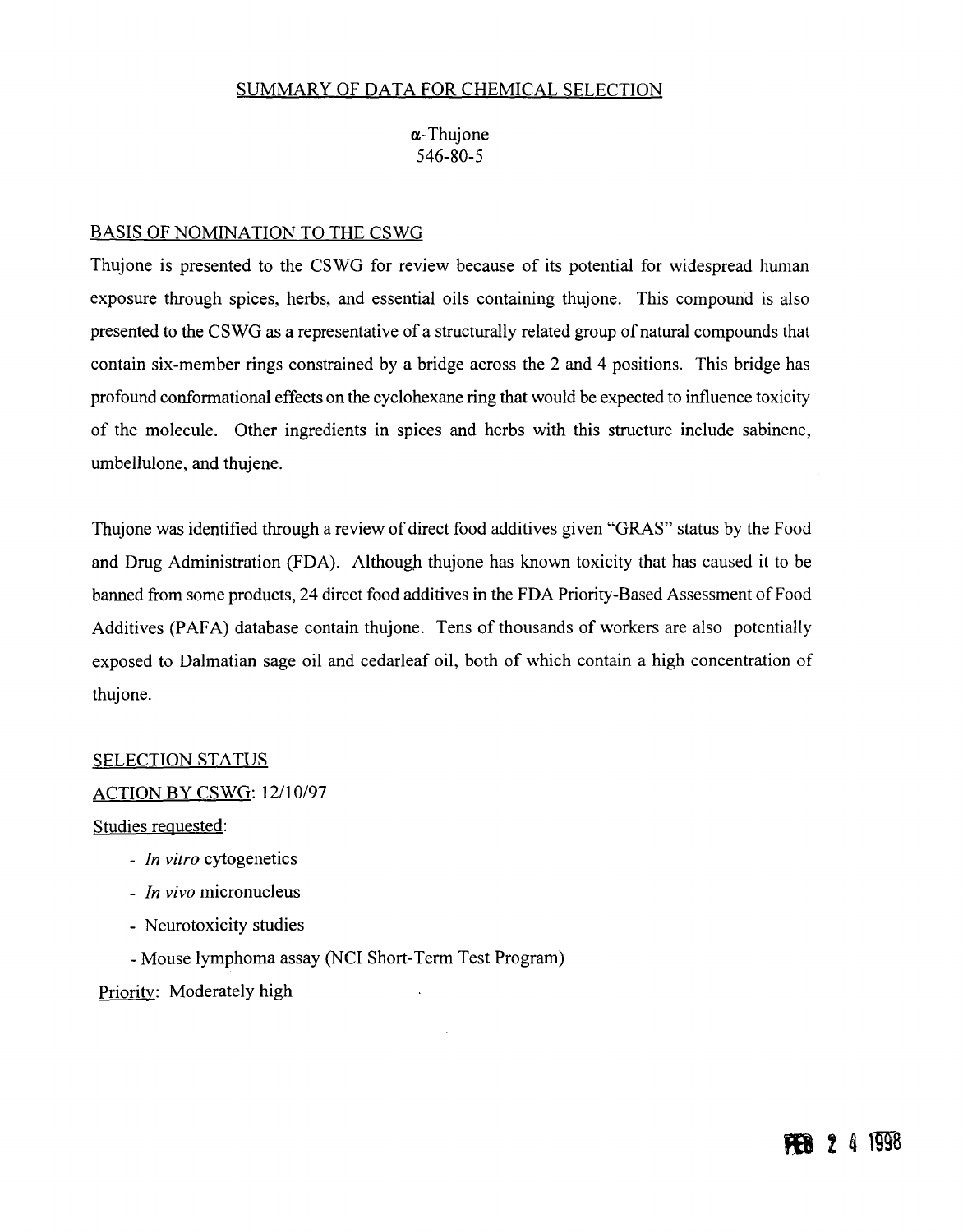# Rationale/Remarks:

- Although thujone is banned in some food additives, potential for widespread consumer and worker exposure remains.
- Confer with FDA/NCTR regarding neurotoxicity studies.

## INPUT FROM GOVERNMENT AGENCIES/INDUSTRY

Dr. Dan Benz, Center for Food Safety and Applied Nutrition (CFSAN), Food and Drug Administration (FDA) and Dr. Ed Matthews (formerly with CFSAN) provided information on  $\alpha$ thujone from the FDA PAFA database.

Ms. Joellen Putnam, Scientific Project Manager, Flavor and Extract Manufacturers' Association (FEMA) provided a copy of the FEMA monograph on  $\alpha$ -thujone.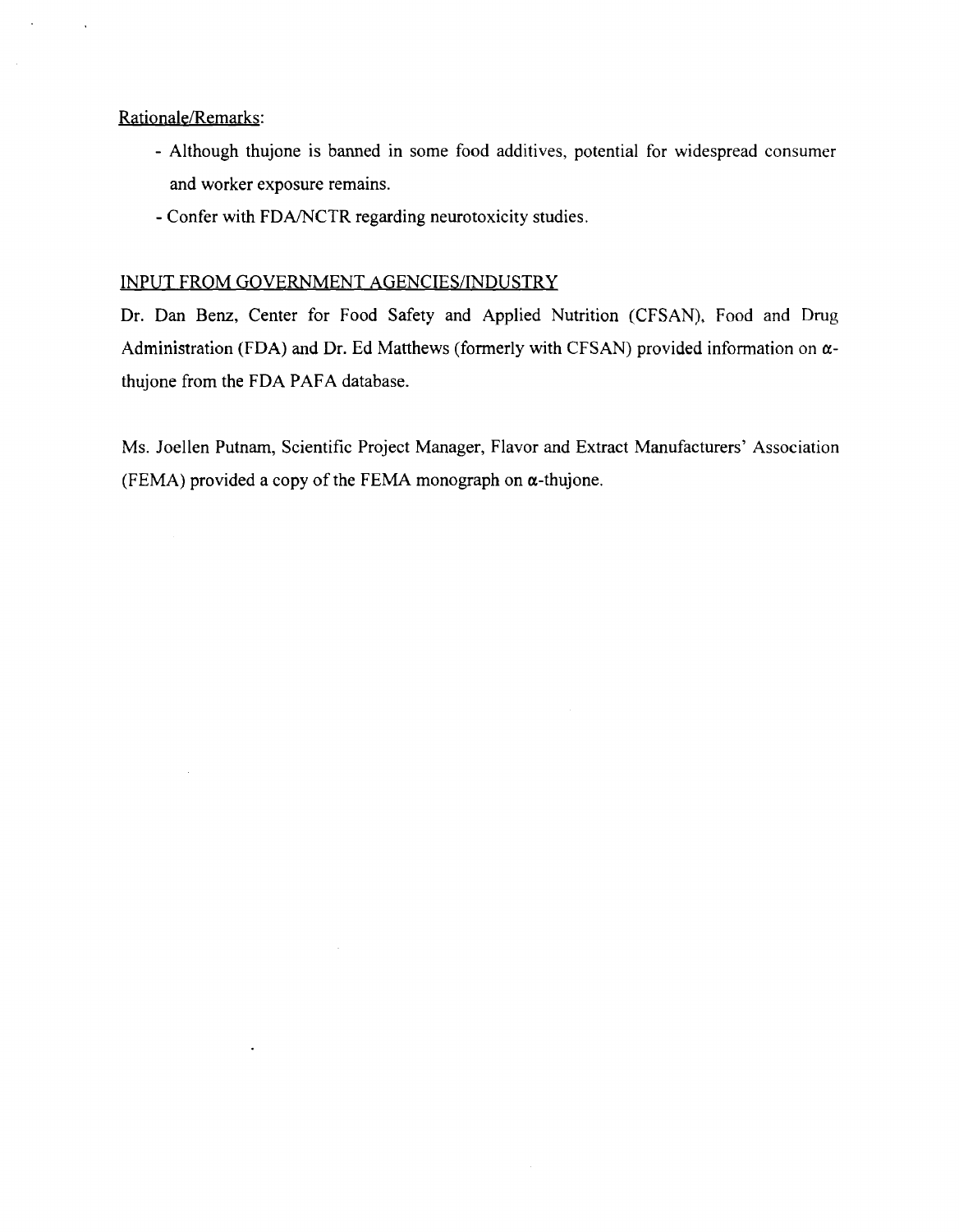# CHEMICAL IDENTIFICATION

CAS Registry Number:

Chemical Abstract Service Name:

Synonyms and Trade Names:

Structural Class:

546-80-5

 $Bicyclo(3.1.0) hexan-3-one, 4-methyl-1-(1$ methylethyl)-,  $(1S-(1\alpha,4\alpha,5\alpha))$ - (9CI)

(-)-Isothujone; (IS, 4R, SR)-(-)-3-thujanone; thujon; thujone; (-)-thujone

Monoterpene ketone

Structure. Molecular Formula and

Molecular Weight:



 $C_{10}H_{16}O$ 

Mol. wt.: 152.24

Chemical and Physical Properties:

Description:

Colorless or almost colorless liquid with a menthol

|  | <u> Boiling Point:</u> |  |
|--|------------------------|--|
|  |                        |  |

Flash Point:

Density:

Solubility:

like odor (Albert-Puleo, 1978; Budavari, 1996)

201 °C (FEMA, 1997)

148°F, CC (FEMA, 1997)

0.9109 at 25°C/4°C (Budavari, 1996)

Insoluble in water; soluble in ethanol, diethyl ether and chloroform (Albert-Puleo, 1978; Lewis, 1993)

Vapor Pressure:

 $-0.2$  mm Hg @ 20 $^{\circ}$ C (FEMA, 1997)

Technical Products and Impurities:  $\alpha$ -Thujone is available at a purity of ~99% from Fluka. It is also available as a technical grade product containing 17.8% fenchone, 10.5% bomyl acetate, 3.1 %

Prepared by Technical Resources International, Inc. under contract No. NO 1-CB-50511 (11/97)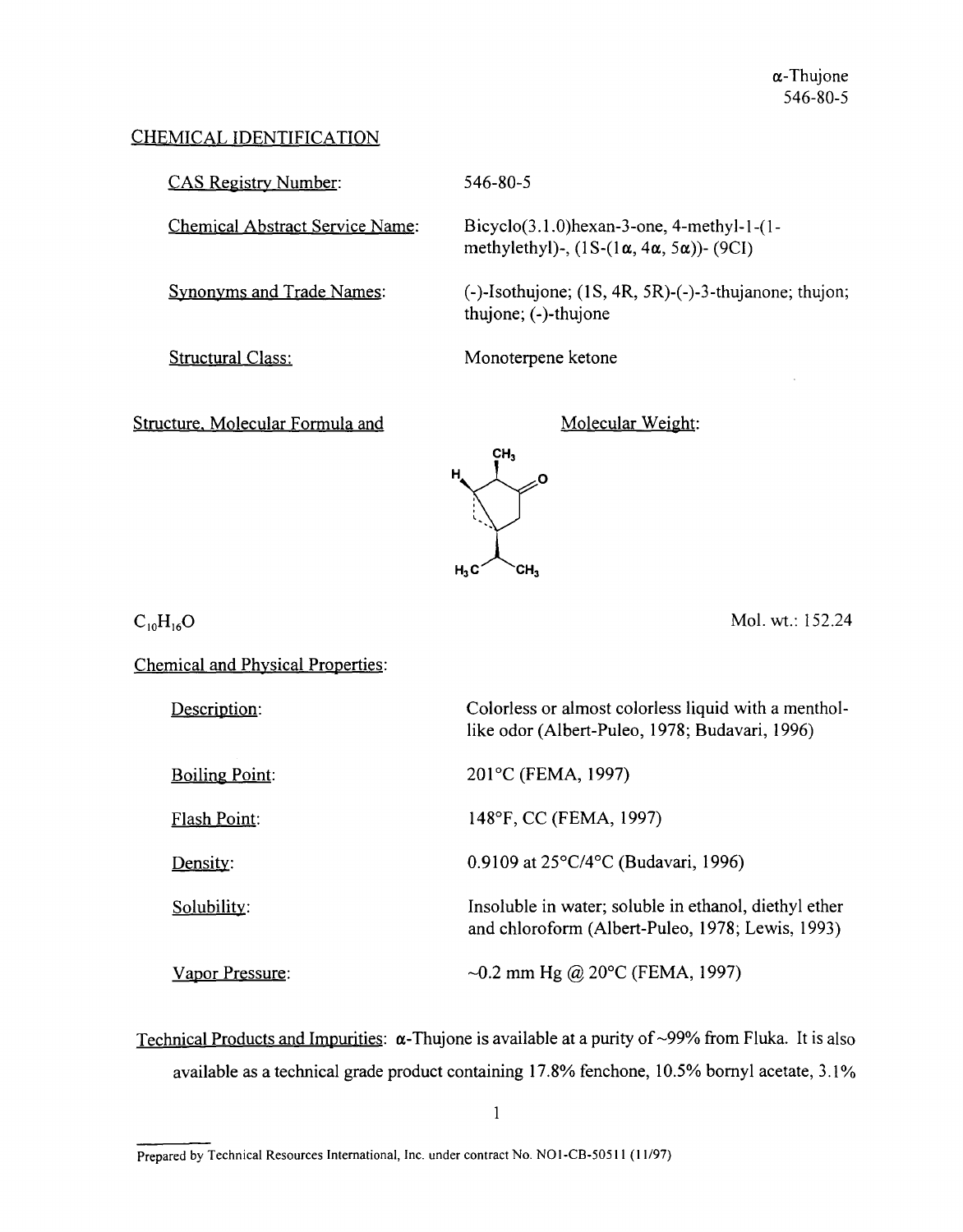camphor, 2% p-cymene and 1.2% limonene from Aldrich. Mixtures of  $\alpha$ - and  $\beta$ -thujone isomers are available from TCI America and Fluka (Aldrich Chemical Company, Inc., 1996; TCI America, 1996; Fluka Chemical Corp., 1997).

## EXPOSURE INFORMATION

Production and Producers: Thujone occurs in nature as a mixture of  $\alpha$ - and  $\beta$ -isomers (Micali & Lanuzza, 1995). The equilibrium mixture consists of 33%  $\alpha$ -thujone, 67%  $\beta$ -thujone (Budavari, 1996).  $\alpha$ -Thujone can be isolated from natural oils with bisulfite, or via fractional distillation and crystallization, and it has been synthesized (Albert-Puleo, 1978). According to recent chemical catalogs and directories,  $\alpha$ -thujone is manufactured and/or distributed by Aldrich and Fluka (Aldrich Chemical Company, Inc., 1996; Fluka Chemical Corp., 1997).

No data were reported for  $\alpha$ -thujone by the US International Trade Commission (USITC) in the ten most recent volumes of*Synthetic Organic Chemicals, US Production and Sales,*  for the years 1983-1993 and no other quantitative information on annual production was found in the available literature.

 $\alpha$ -Thujone is listed in the EPA's Toxic Substances Control Act (TSCA) Inventory (NLM, 1997a).

Use Pattern: Thujone is the primary constituent of essential oils derived from a variety of plants including wormwood *(Artemisia absinthium),* mugwort *(Artemisia vulgaris),* sage *(Salvia officinalis),* clary *(Salvia sclarea),* tansy *(Tanacetum vulgare),* and yellow cedar (cedarleaf oil) *(Thuja occidentalis)* (Albert-Puleo, 1978). Thujone itself has a limited use pattern; Lewis (1993) cites a solvent use only. However, the essential oils in which thujone occurs are used in herbal medicine and as flavorings, fragrances, and rodent and mite repellants.

Prepared by Technical Resources International, Inc. under contract No. NO l-CB-50511 ( 11/97)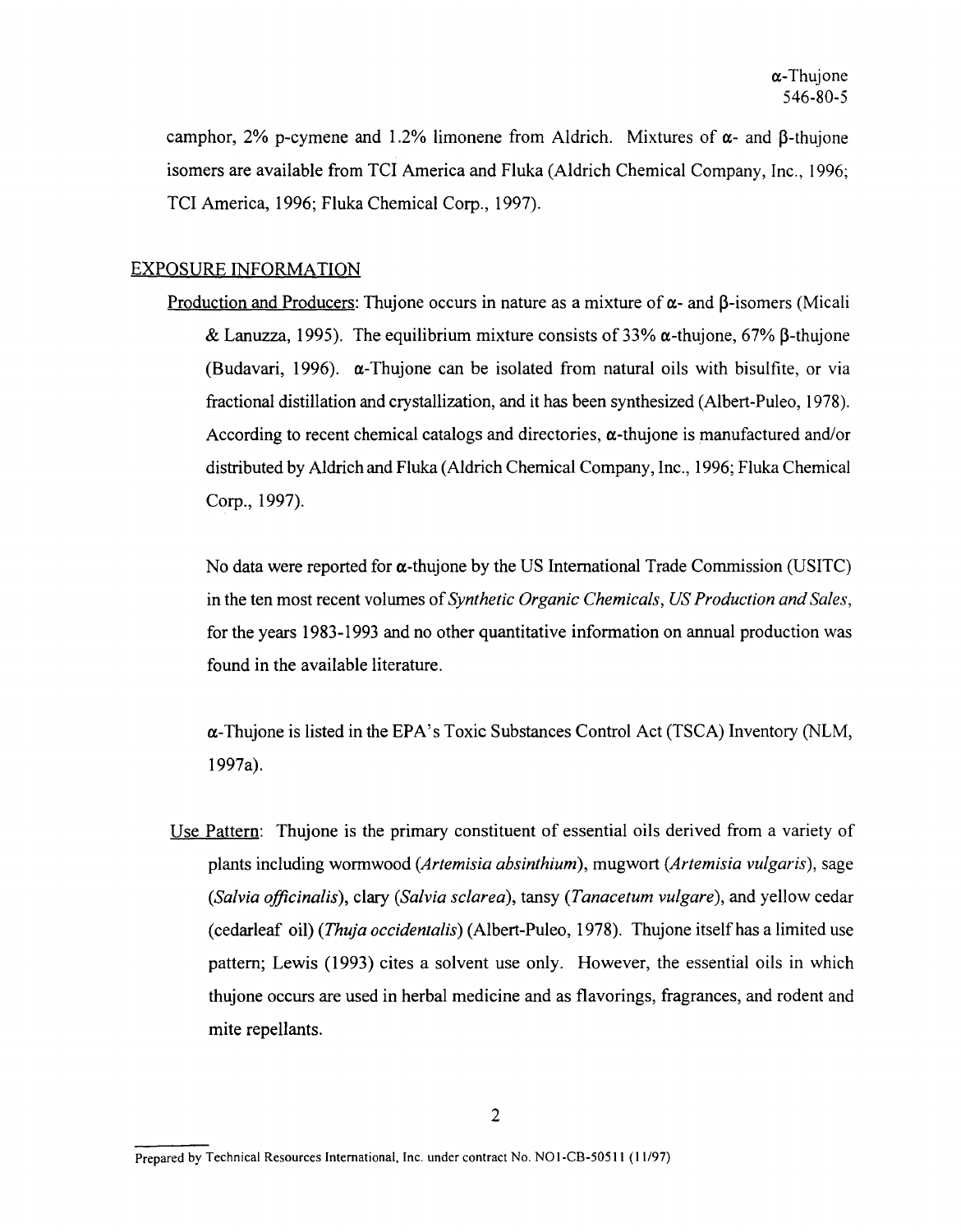*Herbal medicine:* Essential oils containing thujone have been used in traditional medicine for the following purposes: abortifacient, female hormone activity, and emmenagogue (sage, cedar, tansy, mugwort); digestive problems and carminative (sage, cedar, tansy, mugwort); anthelmintic (tansy, wormwood, mugwort); and corns, warts, venereal warts, acne, fever, cough, rheumatism, scurvy, dropsy (cedar) (Albert-Puleo, 1978; Millet *et al.,*  1981; Ishida *et al.,* 1989; Kim *et al.,* 1992; Hui *et al.,* 1994; Dupont, 1995; Anon., l 997a; Grieve, 1997). Cedarleaf oil has been used for decades for treating the common cold in products such as Vick's Vaporub™ (Anon., 1997b).

*Flavorings:* Thujone is banned as a food additive in the US and its presence in foods and beverages is regulated in several countries. However, many of the thujone-containing plant oils are used as flavoring substances in the alcoholic drink industry. Absinthe, made from wormwood, is available in Spain, Denmark and Portugal. Vermouth, chartreuse, and benedictine all contain small amounts of thujone and wormwood is popular as a flavoring for vodka in Sweden (Galli *et al.,* 1984; Baggott, 1993; Micali & Lanuzza, 1995). Sage oil is an important food flavor, especially in sausages, meats, condiments, and sauces (Rogers, 1981).

*Fragrances:* Cedarleaf oil is used for the scenting of various technical preparations such as shoe polish (Rogers, 1981). It is also used in the men's fragrances Ralph Lauren Safari<sup>TM</sup> and Hugo Boss (Anon., 1997b). Europeans have used the essential oil of mugwort in perfumery (Kim *et al.,* 1992).

*Pest repellants:* A paint containing 25-31% of cedarleaf oil has been patented as a rodent repellant (Harding, 1987). A new OFF™ product, based on cedarleaf oil and used to repel mites in closets, is soon to be marketed (Anon., 1997b).

Human Exposure: There is potential for exposures to  $\alpha$ -thujone in occupational, consumer, and environmental settings by inhalation, ingestion, and dermal contact. Thujone  $(\alpha$ - and/or

Prepared by Technical Resources International, Inc. under contract No. NO l-CB-50511 ( 11/97)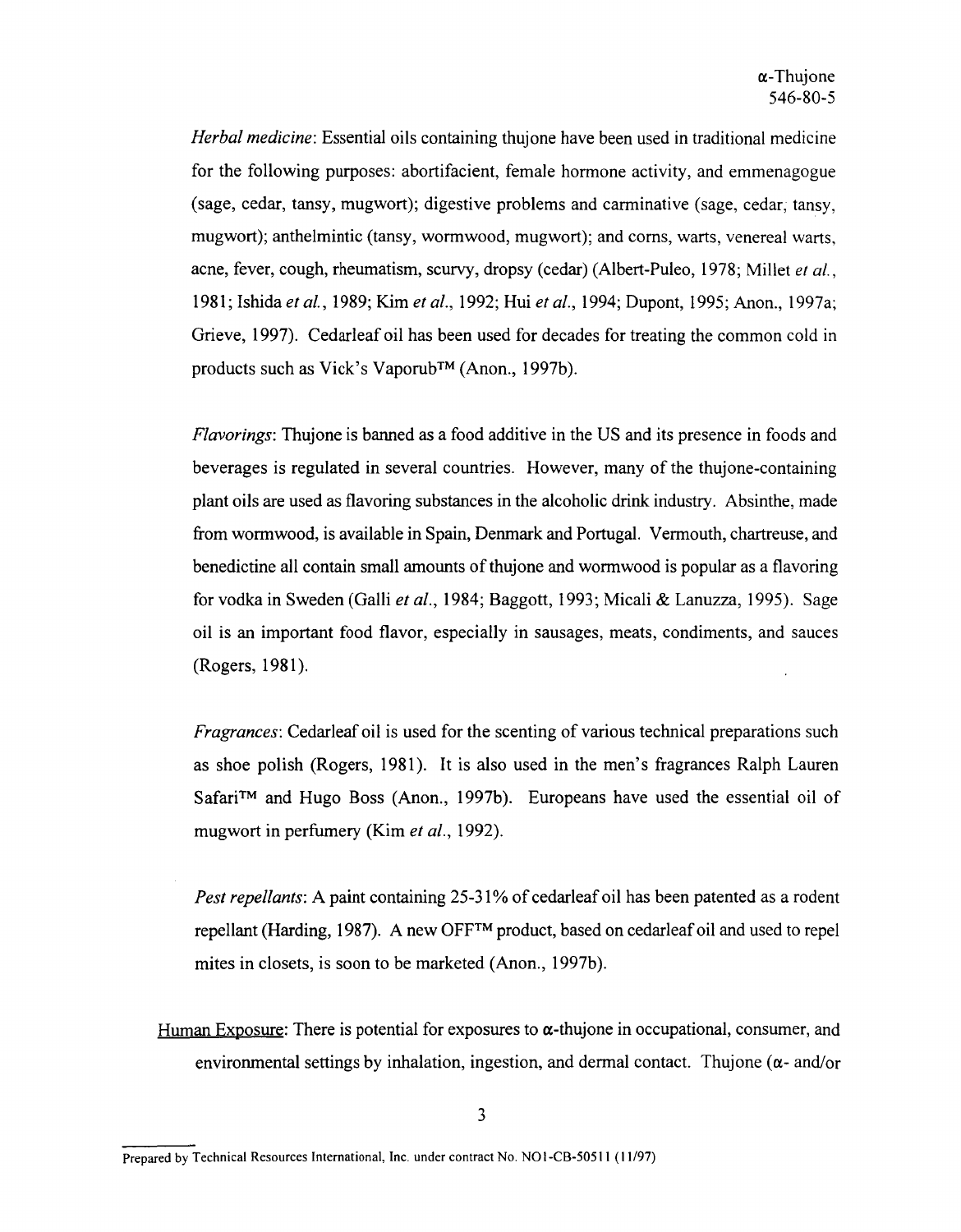P-) was found in 41 direct food additive substances listed in the Priority-Based Assessment of Food Additives (PAFA) database (FDA, 1994). In an updated analysis of PAFA, the number of thujone occurrences reported was reduced to 24 (FDA, 1997a). No listing was found for thujone in the National Occupational Exposure Survey (NOES).

Dalmation sage oil and cedarleaf oil contain approximately 40-60% and 60% thujone (isomer not specified), respectively (Rogers, 1981 ). NOES, which was conducted by the National Institute for Occupational Safety and Health (NIOSH) between 1981 and 1983, estimated that 10,944 workers, including 6,777 female workers, were potentially exposed to Dalmation sage oil in the workplace and that 38,433 workers, including 10,450 female workers, were potentially exposed to cedarleaf oil in the workplace. The NOES database does not contain information on the frequency, level or duration of exposure to workers of any chemical listed therein (NLM, 1997b,c ).

Environmental Occurrence: Thujone is found in nature as a constituent of essential oils where it exists as a mixture of the  $\alpha$ - and  $\beta$ -isomers (Micali & Lanuzza, 1995). Thujone levels in various essential oils are shown in Table 1.

| <b>Essential Oil</b> | $\alpha$ -Thujone % | $\beta$ -Thujone % | Total $\alpha \& \beta$ | Reference                                      |
|----------------------|---------------------|--------------------|-------------------------|------------------------------------------------|
| Cedar leaf           | 55.0                | 9.5                | 64.5                    | Pinto-Scognamiglio, 1967                       |
| Sage                 | 28.3<br>--          | 14.5               | 42.5<br>55.17           | Pinto-Scognamiglio, 1967<br>Farag et al., 1986 |
| Tansy                | 19.4                | 58.0               | 77.4                    | Pinto-Scognamiglio, 1967                       |
| ll Wormwood          | $0.53 - 1.22$       | 17.50-42.30        | --                      | Lawrence, 1995                                 |
| Thyme                |                     |                    | 0.2                     | Farag et al., 1986                             |
| Rosemary             | --                  | --                 | 4.17                    | Farag et al., 1986                             |

Table I. Thujone content in essential oils

Thujone has been identified as a volatile organic compound emitted by vegetation to the atmosphere (Guenther *et al.,* 1994). Arey and coworkers (1995) identified *a-* and P-

Prepared by Technical Resources International, Inc. under contract No. NO1-CB-50511 (11/97)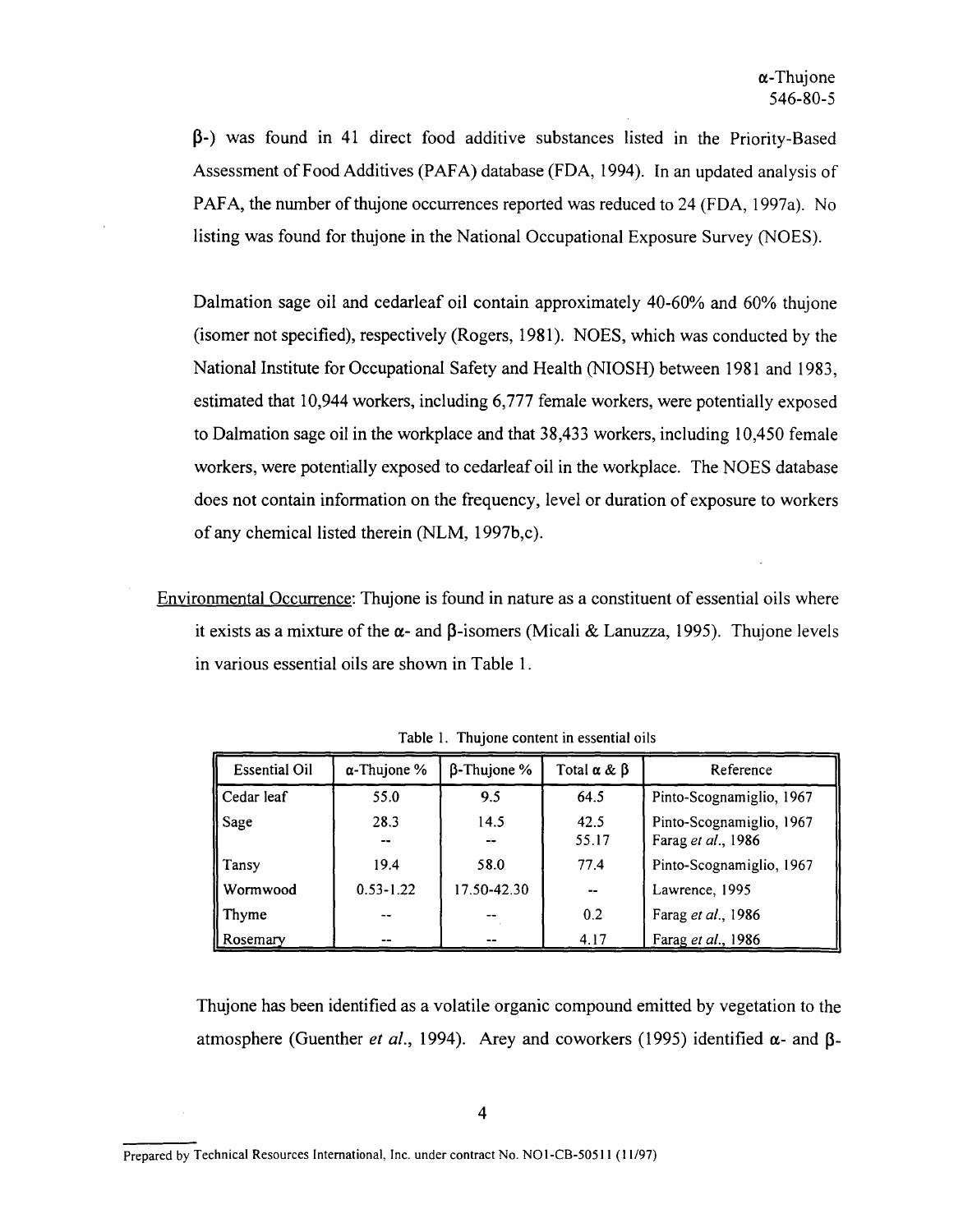thujone in the emissions of California sagebrush.  $\alpha$ -Thujone has been reported in emissions from kitchen and garden waste (Wilkins & Larsen, 1995).

Regulatory Status: No standards or guidelines have been set by NIOSH or OSHA for occupational exposure to or workplace allowable levels of  $\alpha$ -thujone. Thujone was not on the American Conference of Governmental Industrial Hygienists (ACGIH) list of compounds for which recommendations for a threshold limit value (TL V) or biological exposure index (BEI) are made. Thujone is potentially toxic and the presence of  $\alpha$ - and  $\beta$ -thujone in food and beverages is regulated by law in several countries (Micali & Lanuzza, 1995). The use of thujone as a food additive has been banned in the United States (Rogers, 1981; Galli *et al.,* 1984). The natural flavoring substances wormwood, white cedar, and oak moss may be used in food under the condition that the finished food is thujone-free. Tansy may only be used in alcoholic beverages provided that the finished product is thujone-free, and yarrow use is specified as beverages only, thujone-free (FDA, 1997b).

In 1979, the FAO/WHO Codex Committee on Food additives restricted the use of  $\alpha$ - and P-thujones to the following maximum levels in final products ready for consumption: 0.5 ppm in food and beverages, 10 ppm in alcoholic beverages containing more than 25% alcohol, 5 ppm in alcoholic beverages containing less than 25% alcohol, and 35 ppm in bitters (Galli *et al.,* 1984).

Prepared by Technical Resources International, Inc. under contract No. NOl-CB-50511 (11/97)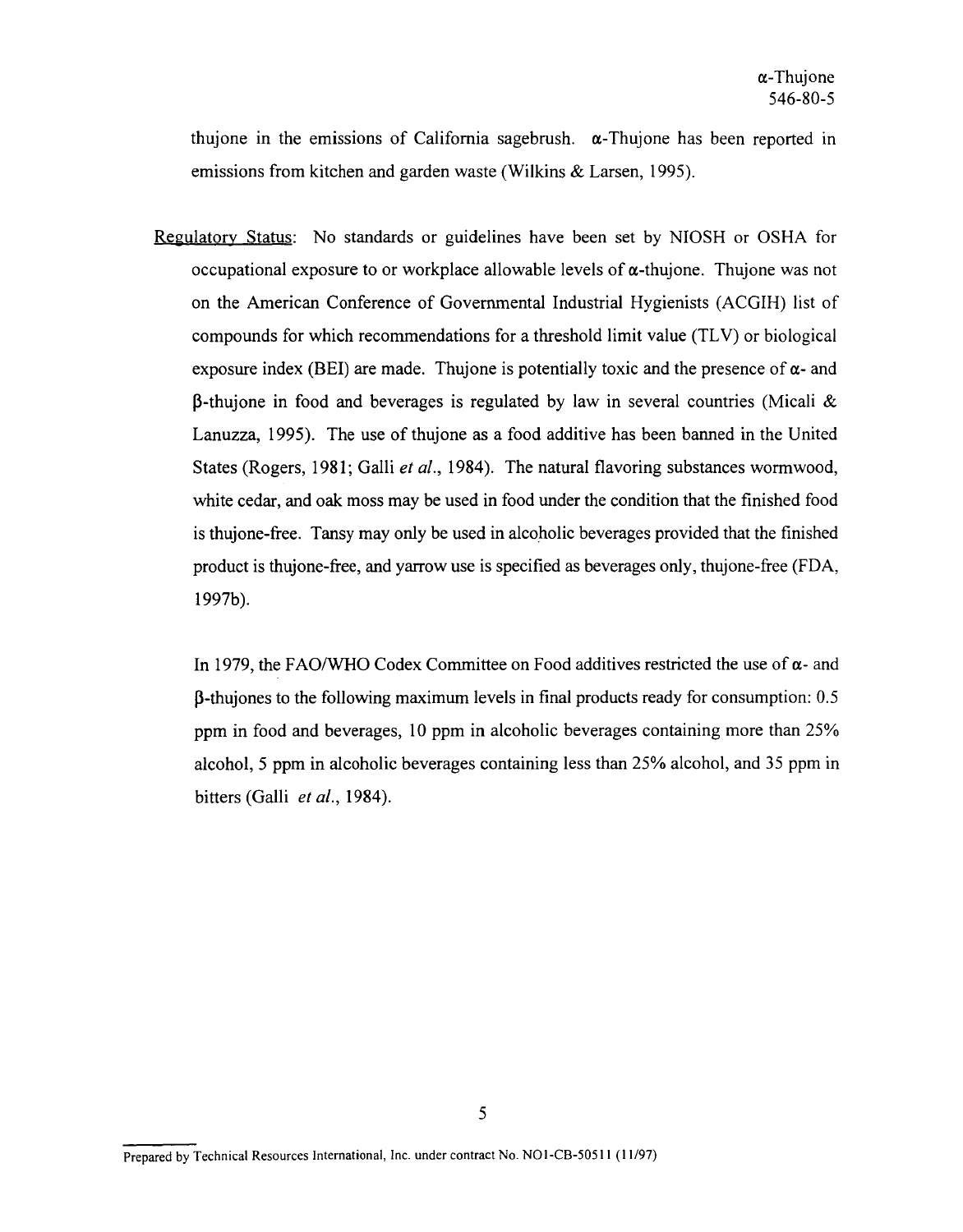#### EVIDENCE FOR POSSIBLE CARCINOGENIC ACTIVITY

Human Data: No epidemiological studies or case reports investigating the association of exposure to  $\alpha$ -thujone and cancer risks in humans were identified in the available literature.

At a concentration of  $4\%$ ,  $\alpha$ -thujone was negative in dermal irritation and maximization tests in humans (FEMA, 1997).

Commercial preparations of essential oils of sage, thuja, and cedar which contain thujone have caused central nervous system effects. The following reported poisonings occurred in France and all victims had taken large doses of these thujone-containing oils or hyssop oil for their therapeutic benefits. The clinical intoxications were characterized by tonicoclonic or solely clonic convulsions. The outcomes were satisfactory and electroencephalograms made after the crisis were all normal. The cumulative effect of treatment was shown in the case of a 50-year-old woman who took 20 drops of undiluted thuja oil twice a day for 5 days uneventfully, but 30 minutes after the tenth dose suffered a tonic seizure (Millet *et al.*, 1981).

Thujone has been suggested as the neurotoxic cause of absinthism. This syndrome characterized by addiction, hyperexcitability, and hallucinations was caused by chronic use of absinthe, an alcoholic drink made with an extract from wormwood; thujone makes up 40-90% (by weight) of the essence of wormwood. The debilitating illness suffered by Vincent Van Gogh during the last decade of his life has been linked to absinthism. The toxicity of thujone was responsible for the eventual ban of absinthe at the beginning of this century (Bonkovsky *et al.,* 1992; Baggott, 1993).

In a recent case, a male subject drank about 10 ml of essential oil of wormwood under the impression that it was in fact absinthe which he had learned of on the Internet/World Wide

Prepared by Technical Resources International, Inc. under contract No. NOl-CB-50511 (11/97)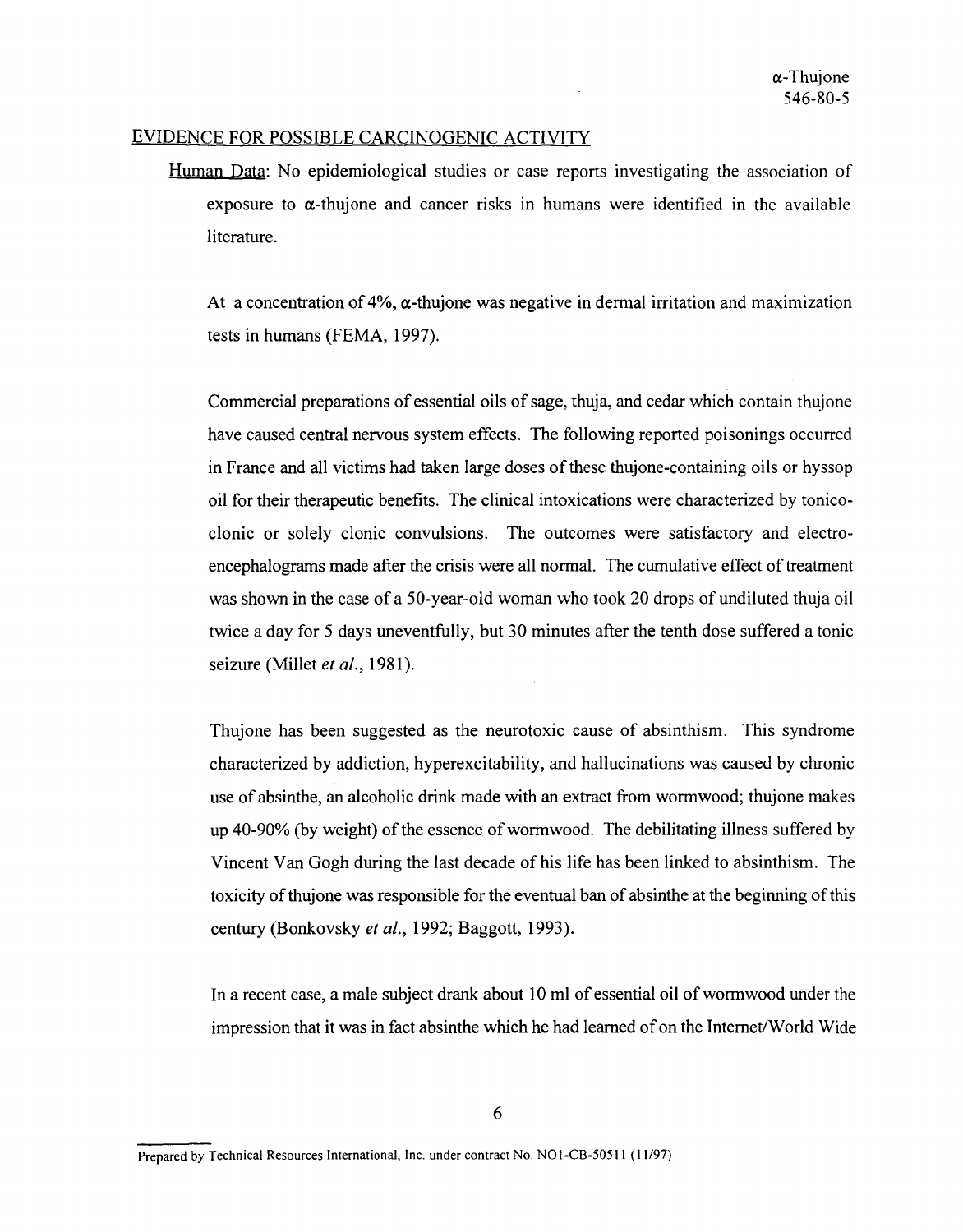Web. He was found several hours later agitated, incoherent, and disoriented. He improved with treatment but subsequently acute renal failure developed (Reese, 1997).

Animal Data: No 2-year carcinogenicity studies of  $\alpha$ -thujone in animals were identified in the available literature. Toxicity information was limited to acute data. Acute toxicity values are shown in Table 2.

| Route        | Species                  | $LD_{50}$ (mg/kg)      | Reference                                       |
|--------------|--------------------------|------------------------|-------------------------------------------------|
| Oral         | Rat                      | 500                    | NLM, 1997a                                      |
| Intravenous  | Rabbit                   | 0.031                  | NLM, 1997a                                      |
| Subcutaneous | Mouse<br>Mouse<br>Rabbit | 2.157<br>87.5<br>0.362 | NLM, 1997a<br>Rice & Wilson, 1976<br>NLM, 1997a |
| Dermal       | Rabbit                   | 5000                   | FEMA, 1997                                      |

Table 2. Acute toxicity data for a  $\alpha$ -thujone

In rats, intraperitoneal injections of thujone induced electro-cortical seizures associated with myoclonic activity. The convulsant and lethal effects appeared together at a low dose (0.2 ml/kg) (Millet *et al.,* 1981).

Short-Term Tests: Thujone was tested at 1.5 and 3% in DMSO for its effect on the mutagenicity of aflatoxin B<sub>1</sub> in *Salmonella typhimurium* strain TA100. The plates treated with thujone showed evidence of colony damage which the researchers felt indicated some mutagenic activity on the part of thujone (Kim *et al.,* 1992).

Thujone concentrations of 1, 10, and 100  $\mu$ g/ml were not cytotoxic to HeLa cells (Zolotovich *et al.,* 1967).

Metabolism: After oral administration of a mixture of  $\alpha$ - and  $\beta$ -thujone (9:2), two neutral metabolites were identified in the urine of rabbits,  $\beta$ -hydroxy- $\alpha$ -thujane (neoisothujanol) and  $\beta$ -hydroxy- $\beta$ -thujane (thujanol). As shown below, in the metabolism of  $\alpha$ - and  $\beta$ -

Prepared by Technical Resources International, Inc. under contract No. NO1-CB-50511 (11/97)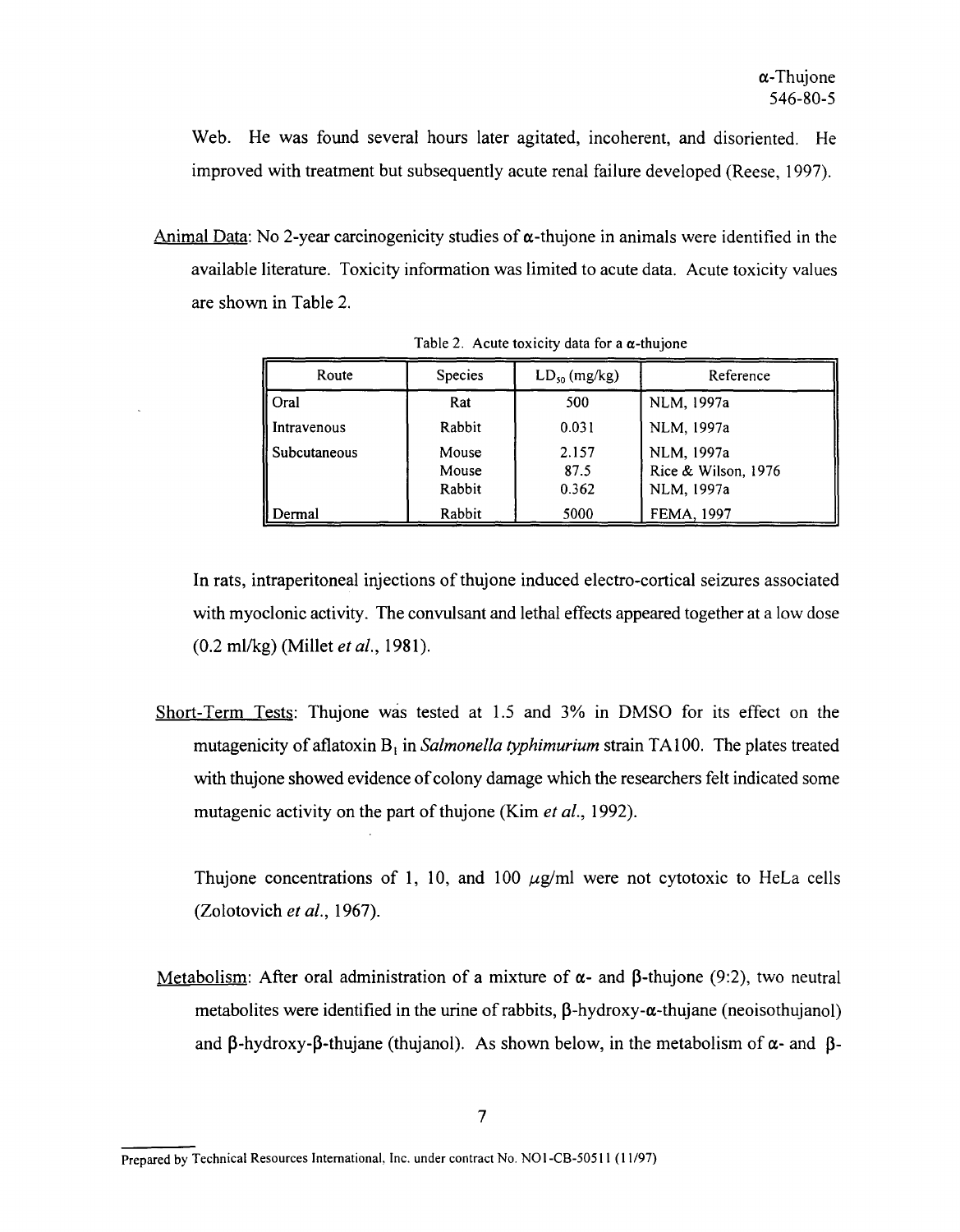thujone, the carbonyl group was reduced to yield secondary alcohols. The configurations of these reduced hydroxyl groups in both metabolites are  $\beta$ -orientation in spite of the different configurations of the methyl group (Ishida *et al.,* 1989).



Other Biological Effects: Thujone (97% *a-,* 3% P-) produced an increase in porphyrin production in primary cultures of chick embryo liver cells. At the highest concentration tested  $(1 \text{ mM})$ , thujone led to 80-100 pmol total porphyrin/mg protein (control= $19-50$ ). The accumulated porphyrins were predominantly copro- and protoporphyrins. Thujone produced inductions of 5-aminolevulinic acid synthase and benzphetamine demethylase. It also induced heme oxygenase by a heme-dependent mechanism. The results indicated that thujone would pose a threat to individuals with underlying defects in hepatic heme synthesis (Bonkovsky *et al.,* 1992).

The antinociceptive (pain-blocking) activity of  $\alpha$ -thujone in mice was evaluated using the hot-plate and Nilsen Tests. In the hot-plate test,  $\alpha$ -thujone (ED<sub>50</sub> = 6.5 mg/kg) was found to be codeine-like and equipotent with  $(-)-\Delta^9$ -tetrahydrocannabinol, the major psychoactive component of marijuana. Less antinociceptive activity was observed in the Nilsen test (ED<sub>50</sub> = 14.1 mg/kg) (Rice & Wilson, 1976).

Prepared by Technical Resources International, Inc. under contract No. NO1-CB-50511 (11/97)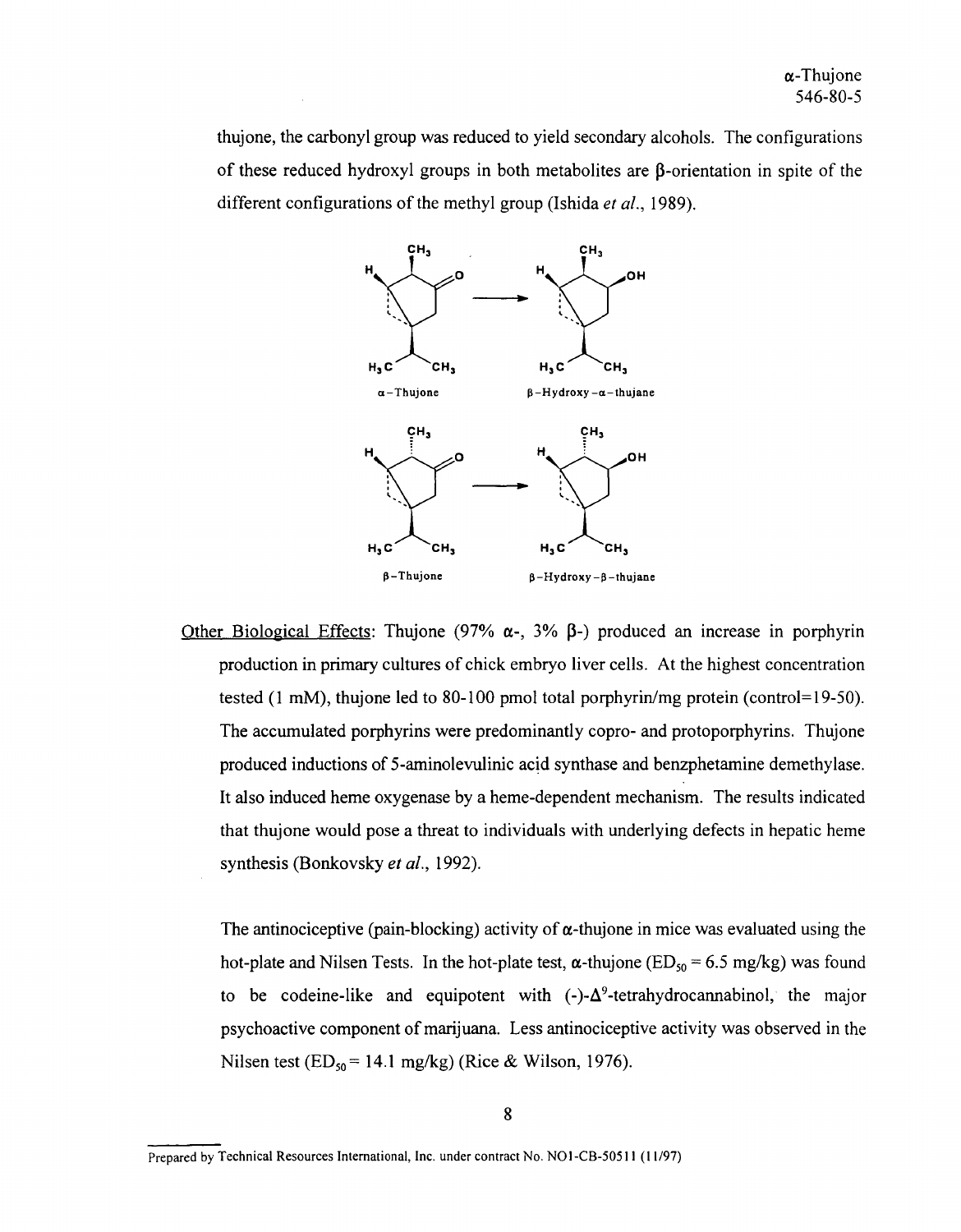Structure Activity Relationships: The unsymmetric bicyclic ring structure of thujone is characteristic of a group of natural products found widely in spices and herbs. Other examples include sabinene and umbellulone. None of these compounds appear to have any toxicity data relevant to a structure-activity analysis.

 $\sim$ 

 $\overline{a}$ 

Prepared by Technical Resources International, Inc. under contract No. NOI-CB-50511 (11/97)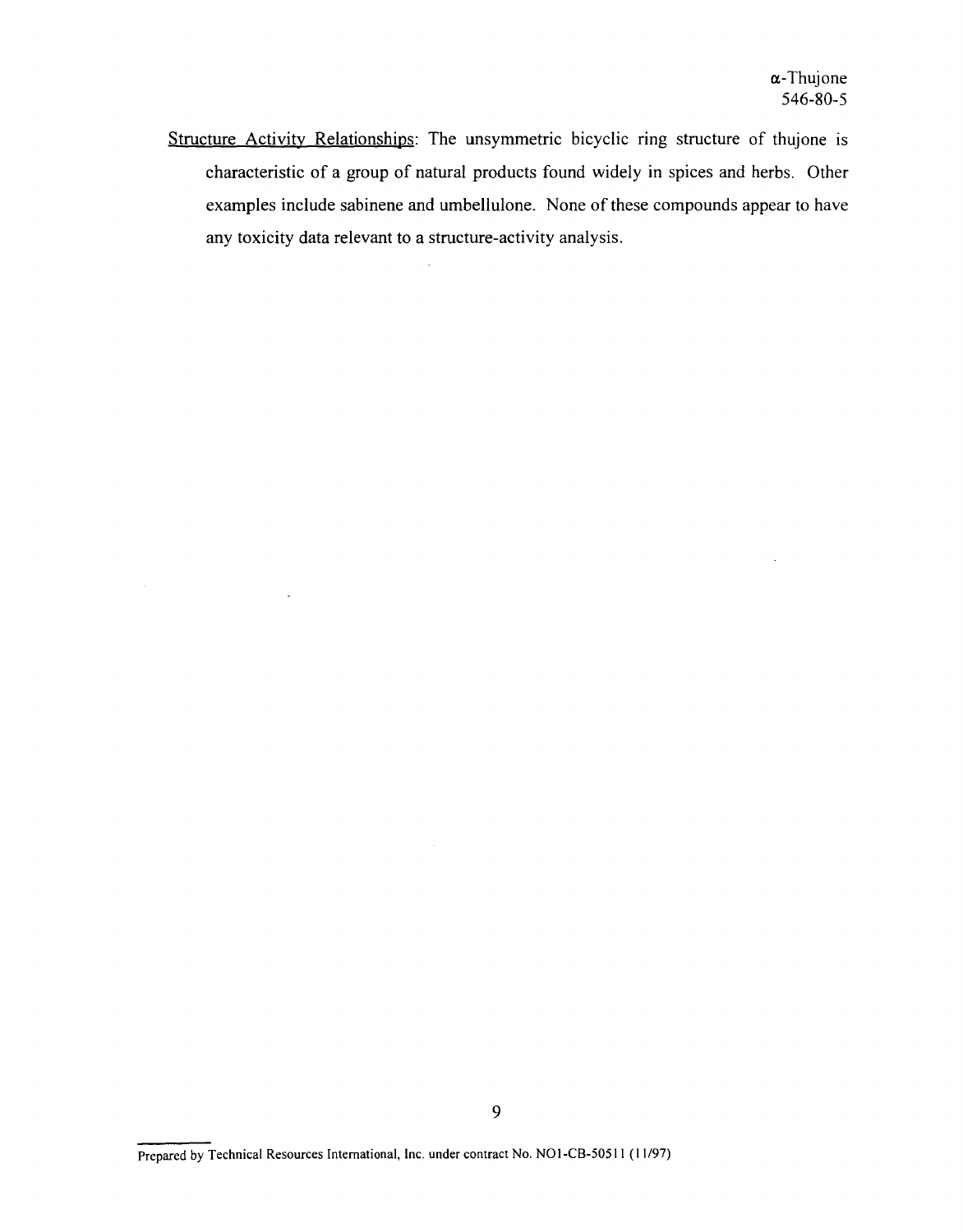## **REFERENCES**

Albert-Puleo, M. (1978) Mythobotany, pharmacology, and chemistry of thujone-containing plants and derivatives. *Econ. Bot.,* 32(1), 65-74

Aldrich Chemical Co., Inc. (1996) *Aldrich Catalog/Handbook of Fine Chemicals 1996-1997,*  Milwaukee, WI, p. 1421

Anon. (1997a) *Arsenic and Old Lace. Our featured herb.* Brookline, MA, Arsenic & Old Lace [http://www.arsenic.com/prevherbs/tansy.html]

Anon. (1997b) *Specifications Data Sheet for Cedarleaf Oil (Thuja occidentalis)*, Cédres Recyclés de l'Outaouais, Inc., Canada [http://www.aei, ca/-belletuf/specs.htm]

Arey, J., Crowley, D.E., Crowley, M., Resketo, M. & Lester, J. (1995) Hydrocarbon emissions from natural vegetation in California's south coast air basin. *Atmospher. Environ.,* 29(21), 2977-2988

Baggott, M. (1993) *Absinthe FAQ* [http://realbeer.com/brewery/library/absfaq.html]

Bonkovsky, H.L., Cable, E.E., Cable, J.W., Donohue, S.E., White, E.C., Greene, Y.J., Lambrecht, R.W., Srivastava, K.K. & Arnold, W.N. (1992) Porphyrogenic properties of the terpenes camphor, pinene, and thujone. *Biochem. Pharmacol.,* 43(11), 2359-2368

Budavari, S., ed. (1996) *The Merck Index,* 12 ed., Whitehouse Station, NJ, Merck & Co., Inc., p. 1603

Dupont, P. (1995) *Cosmetic Compositions for the Treatment of Corns and Warts Comprising Plant Tinctures and Essential Oils.* (Patent No. Fr. 2710266) [Abstract: CA123-017496X]

Farag, R.S., Salem, H., Badei, A.Z.M.A. & Hassanein, D.E. (1986) Biochemical studies on the essential oils of some medicinal plants. *Fette, Seifen, Anstrichm.,* 88(2), 69-72

FDA (1994) *Priority-based Assessment of Food Additives (PAFA) Database: Thujone, Center for* Food Safety and Applied Nutrition, U.S. Food and Drug Administration, p. 64

FDA (1997a) *Priority-based Assessment ofFood Additives (PAFA) Database: Thujone,* Center for Food Safety and Applied Nutrition, U.S. Food and Drug Administration

FDA (1997b) Flavoring Agents and Related Substance. *US Code Fed. Regul. Title 21, Part 172. 510,* pp. 49-52

Prepared by Technical Resources International, Inc. under contract No. NO1-CB-50511 (11/97)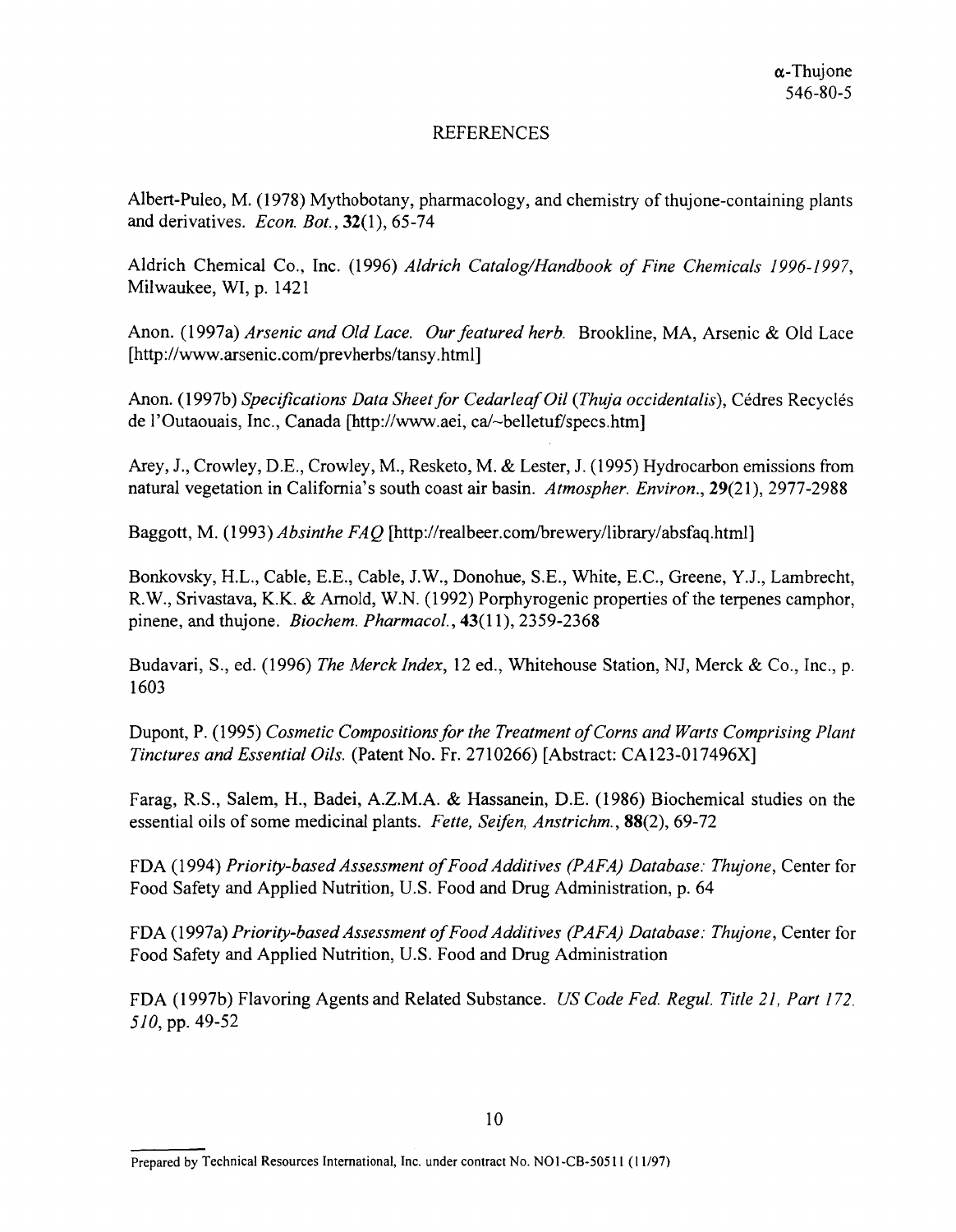FEMA (1997) *FEMA Database: Thujone,* Washington, DC, Flavor and Extract Manufacturer's Association, 12 pp.

Fluka Chemical Corp. ( 1997) *Fluka Chemika Biochemika Analytica,* Milwaukee, WI, p. 1456

Galli, C.L., Galli, G., Tragni, E. & Caruso, 0. (1984) Quantitative analysis of *a.,* P-thujone, pulegone, safrole, coumarin and  $\beta$ -asarone in alcoholic beverages by selected-ion monitoring. J. *Appl. Toxicol.,* 4(5), 273-276

Grieve, M. (1997) *A Modern Herbal. Cedar, Yellow* [http://www.botanical.com/botanical/mgmh/c/ cedyel41.html]

Guenther, A., Zimmerman, P. & Wildermuth, M. (1994) Natural volatile organic compound emission rate estimates for U.S. woodland landscapes. *Atmospher. Environ.,* 28(6), 1197-1210

Harding, N.T., Jr (1987) *Rodent Repellent Paints and Bars Containing Thujone Oil.* (Jpn. Kokai Tokkyo Koho Patent No. 87181212) [Abstract: CA107-20496K]

Hui, Y.H., Gorham, J.R., Murrell, K.D. & Cliver, 0.0., eds. (1994) *Foodborne Disease Handbook,*  vol. 3, New York, Marcel Dekker, Inc., p. 48

Ishida, T., Toyota, M. & Asakawa, Y. (1989) Terpenoid biotransformation in mammals. V. Metabolism of  $(+)$ -citronellal,  $(±)$ -7-hydroxycitronellal, citral,  $(-)$ -perillaldehyde,  $(-)$ -myrtenal, cuminaldehyde, thujone, and (±)-carvone in rabbits. *Xenobiotica,* 19(8), 843-855

Kim, J.O., Kim, Y.S., Lee, J.H., Kim, M.N., Rhee, S.H., Moon, S.H. & Park, K.Y. (1992) Antimutagenic effect of the major volatile compounds identified from mugwort *(Artemisia asictica nakai*) leaves. *J. Korean Soc. Food Nutr.*, 21(3), 308-313

Lawrence, B.M., ed. (1995) *Natural Flavor and Fragrance Materials "Perfumer* & *Flavorist." Essential Oils 1992-1994,* Carol Stream, IL., Allured Publishing Corporation, pp. 11-14

Lewis, R.J., Sr. (1993) *Hawley's Condensed Chemical Dictionary,* 12th ed., New York, Van Nostrand Reinhold Company, p. 1149

Micali, G. & Lanuzza, F. (1995) HPLC determination of α- and β-thujone, potentially toxic components of natural flavourings, in alcoholic beverages. *Flavour and Fragrance* J, 10(5), 329 333

Millet, Y., Jouglard, J., Steinmetz, M.D., Tognetti, P., Joanny, P. & Arditti, J. (1981) Toxicity of some essential plant oils. Clinical and experimental study. *Clin. Toxicol.,* 18(12), 1485-1498

Prepared by Technical Resources International, Inc. under contract No. NOl-CB-50511 (11/97)